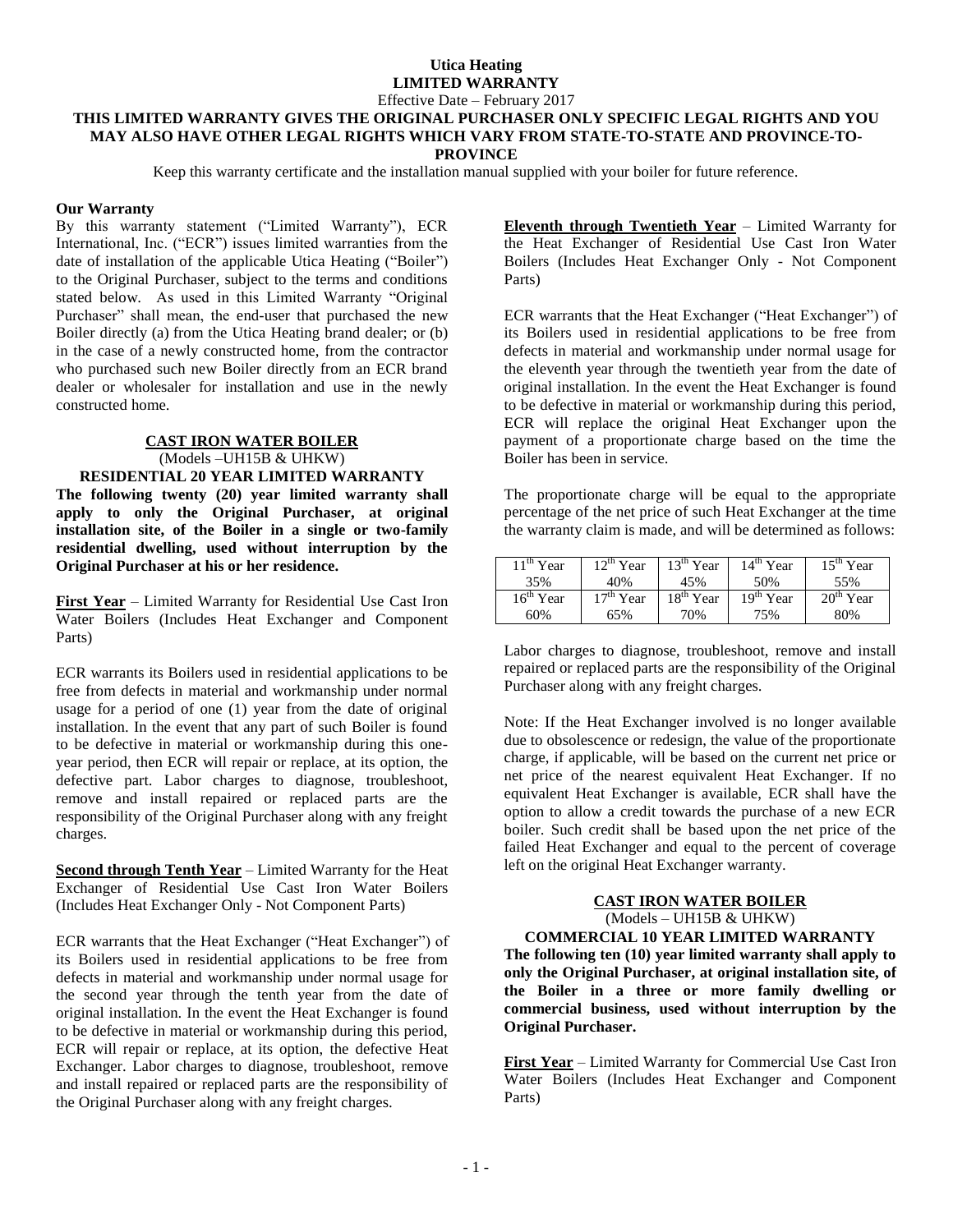Effective Date – February 2017

# **THIS LIMITED WARRANTY GIVES THE ORIGINAL PURCHASER ONLY SPECIFIC LEGAL RIGHTS AND YOU MAY ALSO HAVE OTHER LEGAL RIGHTS WHICH VARY FROM STATE-TO-STATE AND PROVINCE-TO-**

**PROVINCE**

Keep this warranty certificate and the installation manual supplied with your boiler for future reference.

ECR warrants its Boilers used in commercial applications to be free from defects in material and workmanship under normal usage for a period of one (1) year from the date of original installation. In the event that any part of such Boiler is found to be defective in material or workmanship during this one-year period, then ECR will repair or replace, at its option, the defective part. Labor charges to diagnose, troubleshoot, remove and install repaired or replaced parts are the responsibility of the Original Purchaser along with any freight charges.

**Second through Tenth Year** – Limited Warranty for the Heat Exchanger of Commercial Use Cast Iron Water Boilers (Includes Heat Exchanger Only – Not Component Parts)

ECR warrants that the Heat Exchanger of its Boilers will be free from defects in material and workmanship under normal usage for a period of ten (10) years from the date of original installation. In the event that a Heat Exchanger is found to be defective in material or workmanship during this period, ECR will repair or replace, at its option, the defective Heat Exchanger. Labor charges to diagnose, troubleshoot, remove and install repaired or replaced parts are the responsibility of the Original Purchaser along with any freight charges.

Note: If the Heat Exchanger involved is no longer available due to obsolescence or redesign, the value of the proportionate charge, if applicable, will be based on the current net price or net price of the nearest equivalent Heat Exchanger. If no equivalent Heat Exchanger is available, ECR shall have the option to allow a credit towards the purchase of a new ECR boiler. Such credit shall be based upon the net price of the failed Heat Exchanger and equal to the percent of coverage left on the original Heat Exchanger warranty.

#### **CAST IRON STEAM BOILER** (Models – 16 Series) **COMMERCIAL & RESIDENTIAL 10 YEAR LIMITED WARRANTY**

**The following ten (10) year limited warranty shall apply to only the Original Purchaser, at original installation site, of the Boiler used without interruption by the Original Purchaser.**

**First Year** – Limited Warranty for Commercial and Residential Use Cast Iron Steam Boilers (Includes Heat Exchanger and Component Parts)

ECR warrants its Boilers used in commercial and residential applications to be free from defects in material and workmanship under normal usage for a period of one (1) year from the date of original installation. In the event that any part of such Boiler is found to be defective in material or workmanship during this one-year period, then ECR will repair or replace, at its option, the defective part. Labor charges to diagnose, troubleshoot, remove and install repaired or replaced parts are the responsibility of the Original Purchaser along with any freight charges.

**Second through Tenth Year** – Limited Warranty for the Heat Exchanger of Commercial and Residential Use Cast Iron Steam Boilers (Includes Heat Exchanger Only - Not Component Parts)

ECR warrants that the Heat Exchanger of its Boilers used in commercial and residential applications to be free from defects in material and workmanship under normal usage for a period of ten (10) years from the date of original installation. In the event the Heat Exchanger is found to be defective in material or workmanship during this period, ECR will repair or replace, at its option, the defective Heat Exchanger. Labor charges to diagnose, troubleshoot, remove and install repaired or replaced parts are the responsibility of the Original Purchaser along with any freight charges.

Note: If the Heat Exchanger involved is no longer available due to obsolescence or redesign, the value of the proportionate charge, if applicable, will be based on the current net price or net price of the nearest equivalent Heat Exchanger. If no equivalent Heat Exchanger is available, ECR shall have the option to allow a credit towards the purchase of a new ECR boiler. Such credit shall be based upon the net price of the failed Heat Exchanger and equal to the percent of coverage left on the original Heat Exchanger warranty.

#### **LIMITATIONS/EXCLUSIONS – APPLIES TO ALL WARRANTIES**

1. Under no circumstances will ECR be responsible for any other costs associated with rectifying the defective part, including, without limitation, costs associated with removing and reinstalling the defective part or its replacement part, and all labor and material costs connected therewith, including, without limitation, costs associated with supplying/returning the defective part to ECR. Replacement material will be invoiced to the distributor in the usual manner and will be subjected to adjustment upon proof of defect.

2. The Limited Warranty covers only the Heat Exchanger for the second through the last warranted year from date of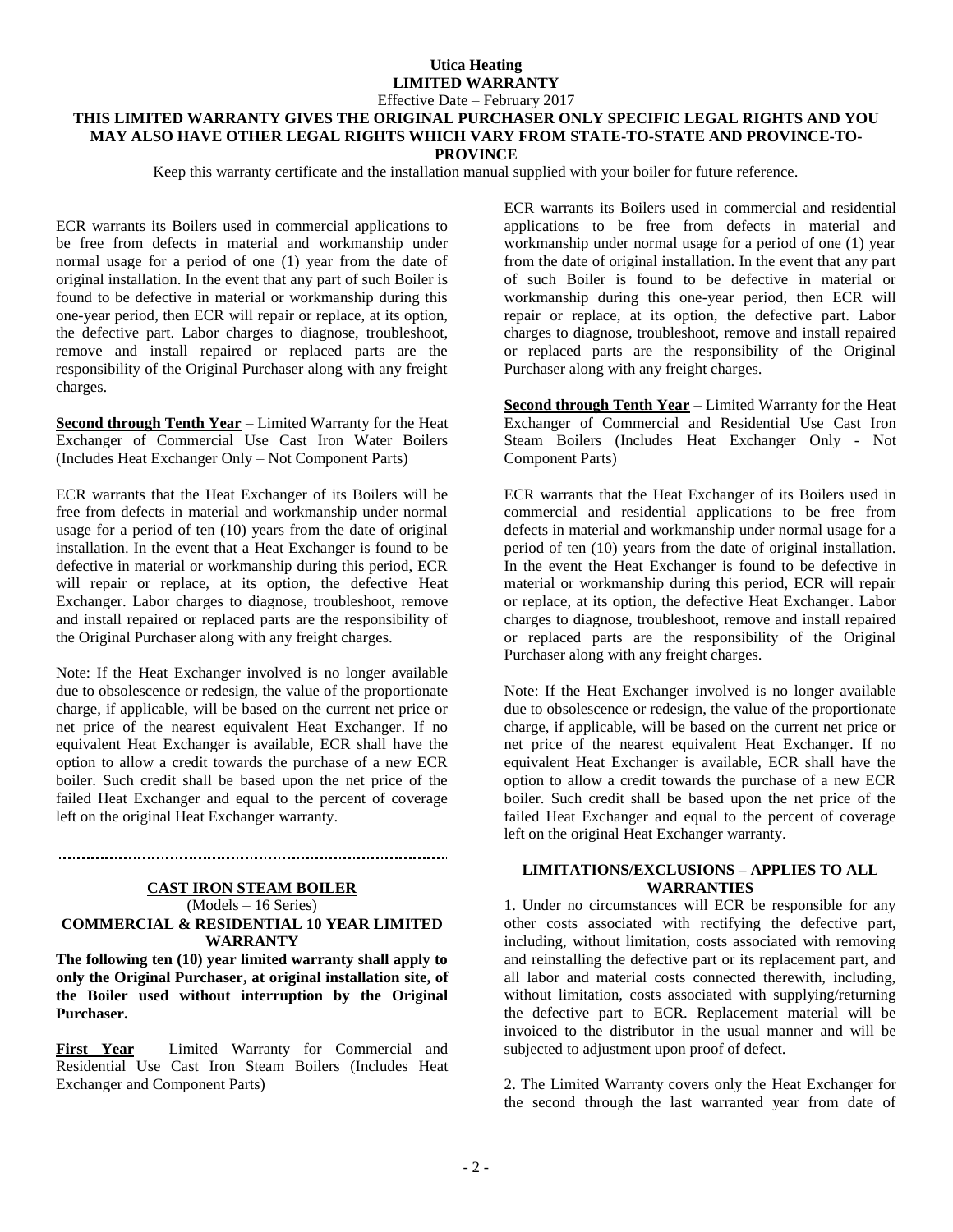#### Effective Date – February 2017

#### **THIS LIMITED WARRANTY GIVES THE ORIGINAL PURCHASER ONLY SPECIFIC LEGAL RIGHTS AND YOU MAY ALSO HAVE OTHER LEGAL RIGHTS WHICH VARY FROM STATE-TO-STATE AND PROVINCE-TO-PROVINCE**

Keep this warranty certificate and the installation manual supplied with your boiler for future reference.

original installation. All other component parts furnished by ECR, but purchased from other manufacturers, shall be limited to their warranties, if any.

3. This Limited Warranty will not be applicable if the Boiler is (i) used or operated over its rated capacity; (ii) installed for uses other than for residential or commercial use, as specified by the applicable warranty; (iii) not maintained in accordance with ECR's recommendation or accepted good practice as determined by industry standards; or (iv) subjected to unauthorized alteration.

4. This Limited Warranty in no way can be considered as a guarantee of workmanship of an installer or repairman connected with the installation or repair of the Boiler or as imposing on ECR liability of any nature for unsatisfactory performance as a result of faulty workmanship in the installation or service of the Boiler, which liability is hereby expressly disclaimed.

5. This Limited Warranty will not be applicable if the Boiler has been damaged as a result of being improperly installed, serviced or operated, including, without limitation, operated with insufficient water (dry fire); allowed to freeze; improper water conditions or subjected to flood conditions.

6. In order for this Limited Warranty to be effective (i) the Boiler must have been assembled/installed in strict compliance with installation instructions furnished with the Boiler by ECR; and (ii) the Boiler sections must not have been damaged during shipment and installation.

7. The furnishing of replacement parts under the terms of this Limited Warranty will apply to the original warranty period and will not serve to extend such period.

8. ECR shall not be liable for any damages, defaults or delays in performance under this Limited Warranty caused by any contingency beyond its control, including, without limitation, a shortage or reduced supply of energy or raw materials, freezing, flood, fire, wind or lightning.

9. ECR is in no way liable for any damages that may result from (i) the failure of external wiring, piping, or other attachments and accessory products not integral with the Boiler; (ii) installation, service or operation that is not in compliance with all applicable federal, state and provincial laws or regulations; (iii) misapplication or the use of the Boiler for purposes other for which it was designed; or (iv) the use of parts not supplied or designated by ECR.

10. The remedy for breach of this Limited Warranty is expressly limited to the repair or replacement of any part found to be defective under conditions of normal use, and the remedy for breach of this Limited Warranty, statutory duty or by reason of tort (including, without limitation, negligence) does not extend to liability for incidental, special or consequential damages or losses, such as loss for the use of the material, inconvenience or loss of time. The maximum liability of ECR in connection with the sale of this product shall not in any case exceed the price of the part claimed to be defective, or the price of the Boiler if the entire Boiler is claimed to be defective. ECR EXPRESSLY DISCLAIMS AND EXCLUDES ANY AND ALL LIABILITY IN TORT AND CONTRACT FOR CONSEQUENTIAL OR INCIDENTAL DAMAGES FOR BREACH OF ANY EXPRESS OR IMPLIED WARRANTY. **Please Note: Some States do not allow the exclusion or limitation of incidental or consequential damages, so the above limitation or exclusion may not apply to you.**

11. For all sales not subject to the Magnuson-Moss Warranty Act or Provincial consumer protection legislation, as applicable, there are no implied warranties of merchantability and/or fitness for any particular purpose all of which are hereby specifically disclaimed. For all other sales, all implied warranties of merchantability and/or fitness for any particular purpose are limited in duration to the period of this Limited Warranty. This Limited Warranty is the complete and exclusive statement of warranty terms. **Please Note: Some States do not allow limitations on how long an implied warranty lasts, so the above limitation may not apply to you.**

12. ECR warranties shall apply to the original purchaser at the time of the original installation, used without interruption. Warranties are non-transferable.

#### **MISCELLANEOUS**

The Magnuson-Moss Warranty Act applies to "consumer" sales as contrasted with "commercial" sales. A consumer sale is one to a buyer for personal, family or household purposes and not for the purpose of resale.

By "implied warranties" we mean ones the law presumes to have been given by the seller even though they are not set out in writing.